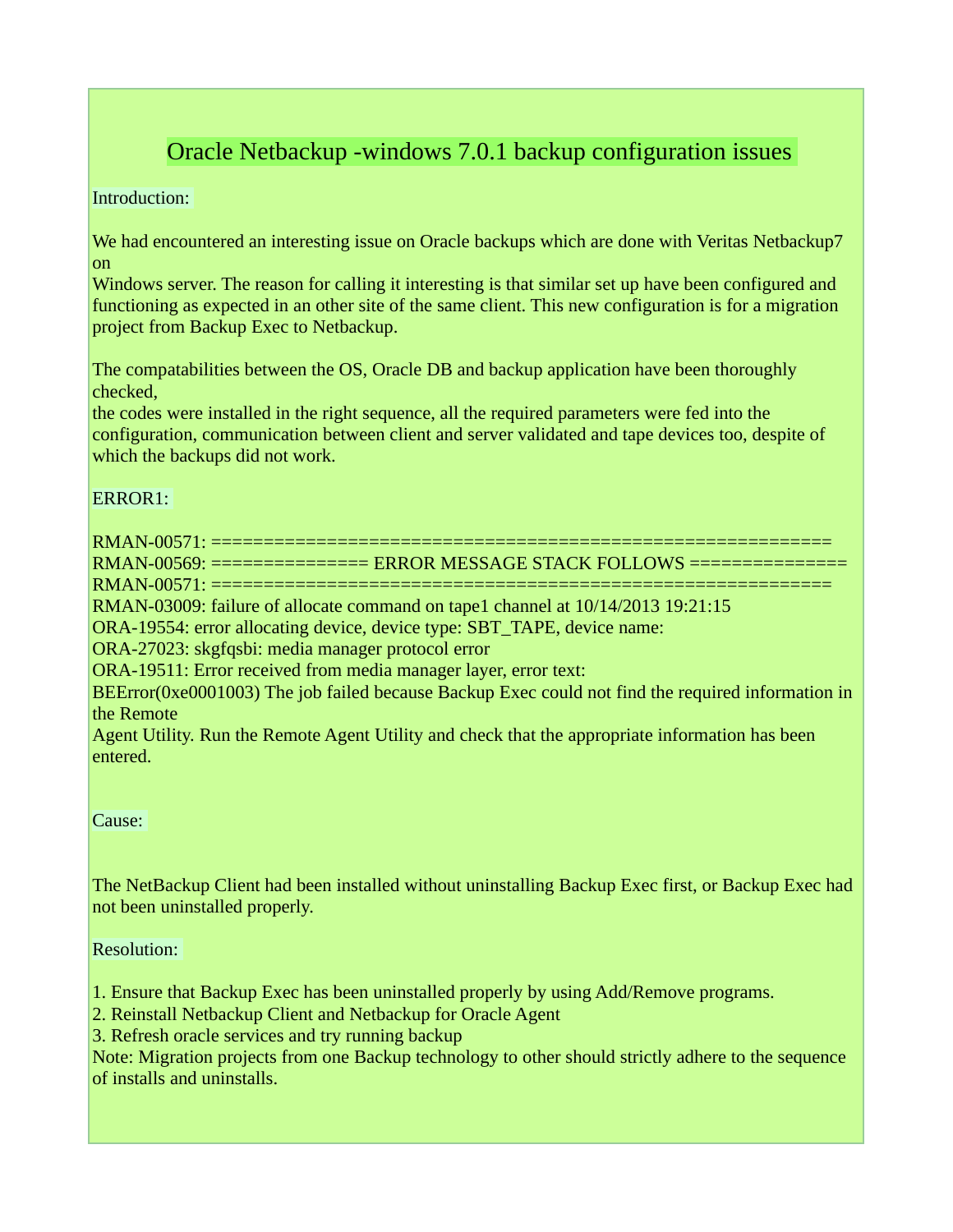#### ERROR2:

RMAN-00571: =========================================================== RMAN-00569: =============== ERROR MESSAGE STACK FOLLOWS ===============  $RMAN-00571: = == =$ RMAN-03009: failure of allocate command on ch1 channel at 02/25/2009 13:41:11 ORA-19554: error allocating device, device type: SBT\_TAPE, device name: ORA-27211: Failed to load Media Management Library Additional information: 2

We have not performed linking because it is a windows client.

#### Tech details:

Oracle on Unix requires linking, which is a symbolic link of the NBU library to Oracle libobk.

NBU for Windows installs the database plugin as a .dll. The only requirement for Oracle on Windows to use the NBU library is a restart of Oracle Services so that RMAN will use the NBU library/dll.

**Extract from NBU for Oracle manual:** 

\Program Files\Common Files\VeritasShared\orasbt.dll : Provides functions that are callable by RMAN.

p. 31 & 32 of the manual tells you to ensure that NBU client (or server) software is installed on the Oracle server, to add the license key on the master and to restart Oracle services on the Oracle server.

#### Troubleshooting:

We tried different steps to resolve the error. Following are the steps,

1) Verified the compatibility -found no issues

ref link: http://www.symantec.com/docs/TECH126904

2) Changed NetBackup Client Service logon account to Oracle user account with local admin rights.

3) Oracle services been restarted after NBU installation or upgrade.

4) Verified the RMAN script.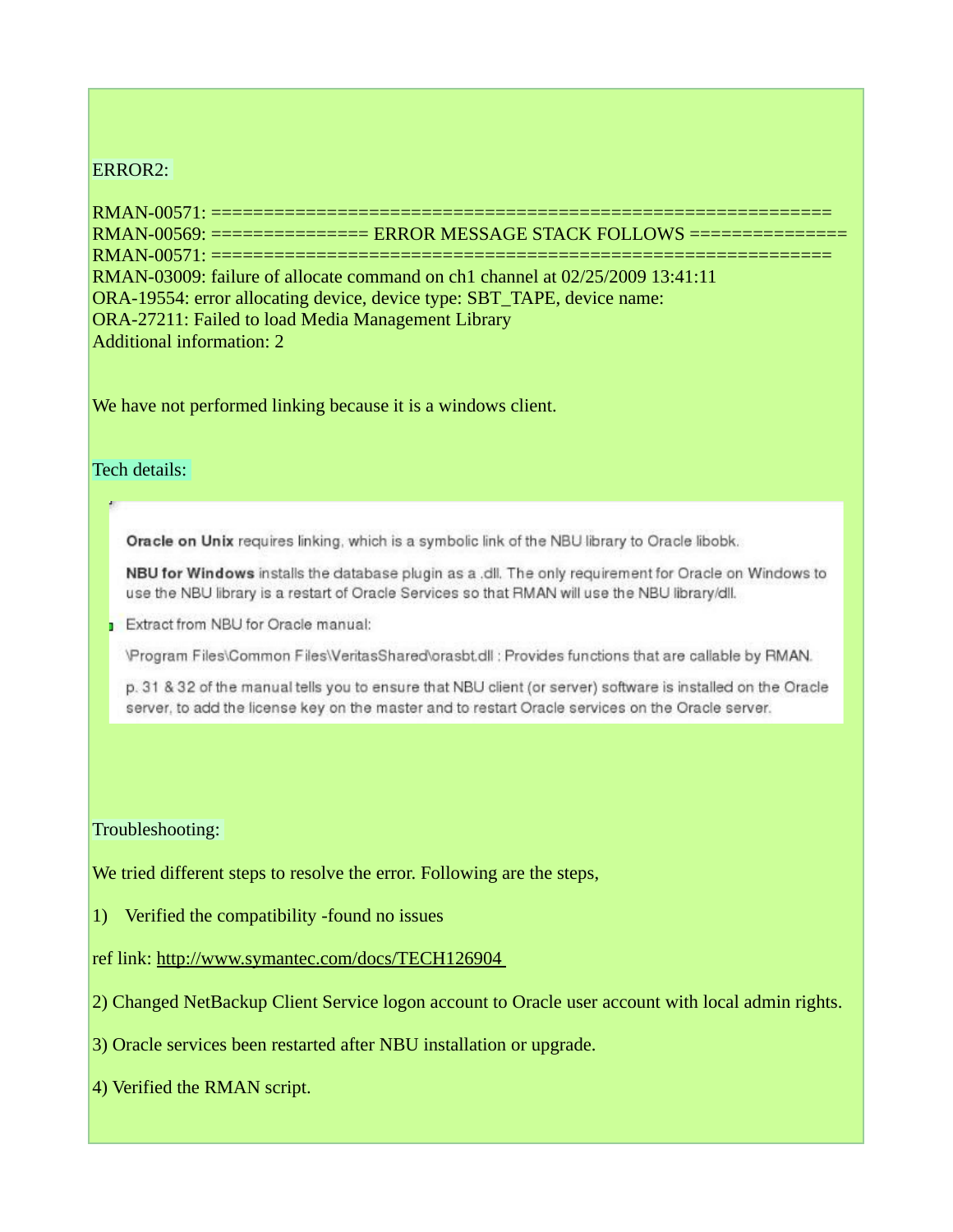5) OS backup tested and was happening. 6) Verified sbttest command. Tried the "sbttest" command, to see whether Netbackup is doing successful test backups and we got the following errors. ):\Users\P9021983>sbttest test<br>`he sbt function pointers are loaded from oracle.static library.<br>rasbt.dll could not be loaded. Check that it is installed C:\Users\P9021983> **All Manufacturer**  $\Box$  $\sim$  D<sub>n</sub>  $\approx$  12:35 AM 7) Tested RMAN probing RMAN> run { 2> allocate channel ch1 type 'SBT\_TAPE'; 3> release channel ch1;  $4 > \}$ using target database controlfile instead of recovery catalog RMAN-00571: ================================== RMAN-00569: =============== ERROR MESSAGE STACK FOLLOWS ===============  $RMAN-00571: == =$ RMAN-03009: failure of allocate command on ch1 channel at 02/25/2009 13:40:43 ORA-19554: error allocating device, device type: SBT\_TAPE, device name: ORA-27211: Failed to load Media Management Library Additional information: 2 8) Copied over file sbtora.dll from c:\pr\system\win32\orasbt.dll to istallfiles\oracle\bin\ 9) Rebooted (Ref ticket will be needed) and refreshed services 10) Verified UAC IN 2008 - ALREADY turned off http://www.serverintellect.com/support/windowsserver/2008-uac/ https://www-secure.symantec.com/connect/blogs/donot-forget-disable-uac-windows-2008-r2 whileinstallingnetbackup